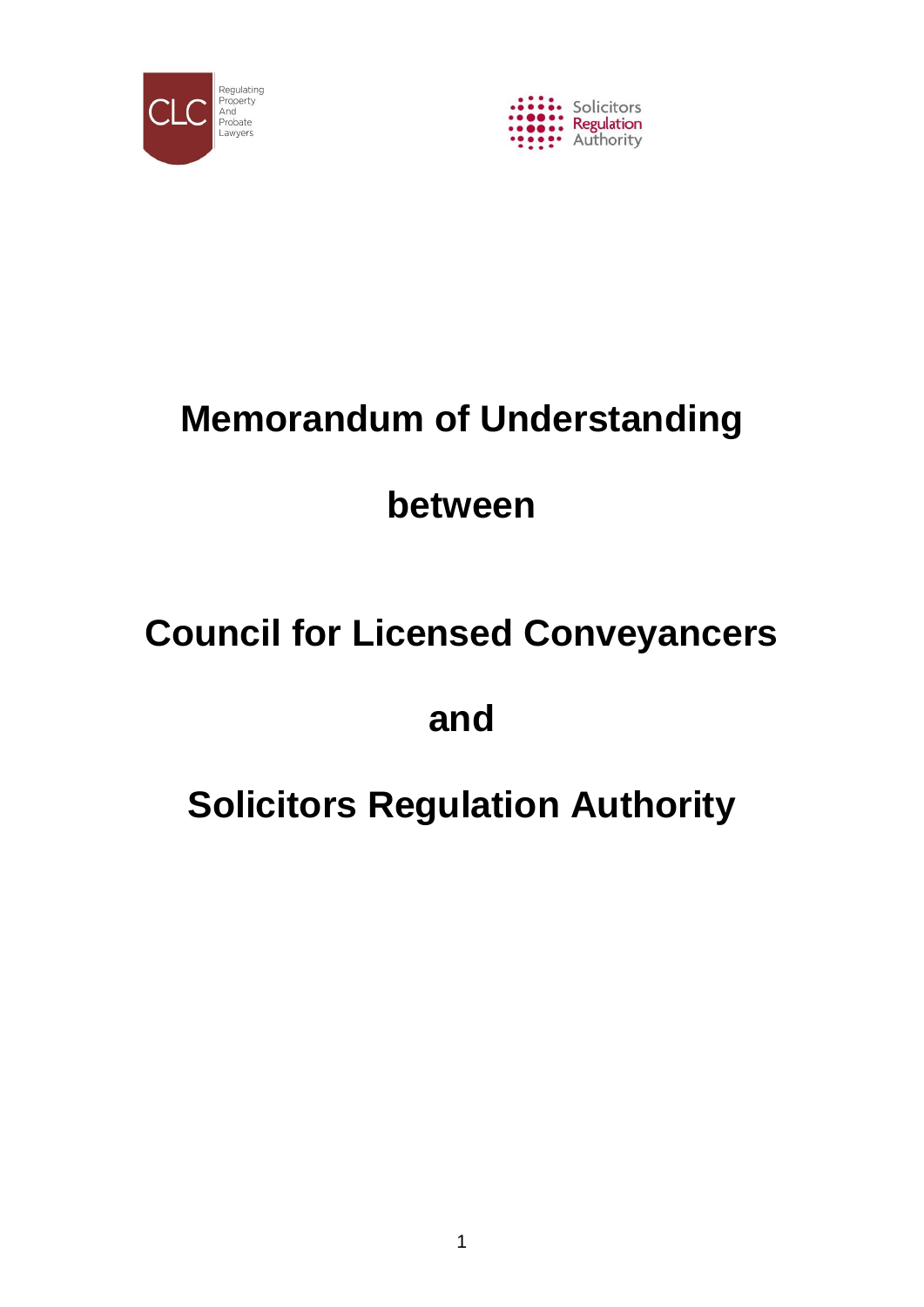



# **Introduction**

- 1. The Solicitors Regulation Authority (SRA) and Council for Licensed Conveyancers (CLC) are committed to working together to establish working arrangements to facilitate the operation of the Framework MOU dated June 2017.
- 2. The aims of this Memorandum include:
	- a. to assist both parties in their regulatory work in the public interest so far as such assistance is lawful;
	- b. to provide a framework for the lawful flow of information between the SRA and CLC:
	- c. as far as reasonably practical, to prevent or resolve regulatory conflicts and prevent unnecessary duplication;
	- d. a mechanism for resolving complex issues and to ensure consumers are best informed of the regulatory environment.
- 3. The CLC and the SRA recognise and respect their differing operational priorities and confidentiality requirements. However, in the public interest they commit themselves to professional co-operation in preventing or taking action in relation to dishonesty or serious misconduct involving those they regulate.

# **Legal status and effect**

- 4. Nothing in this Memorandum of Understanding shall, or is intended to:
	- a. create any legal or procedural right or obligation which is enforceable by either of the parties against the other; or
	- b. create any legal or procedural right or obligation which is enforceable by any third party against either of the parties, or against any other third party; or
	- c. prevent either of the parties from complying with any law which applies to them; or
	- d. fetter or restrict in any way whatsoever the exercise of any discretion which the law requires or allows the parties to exercise; or
	- e. create any legitimate expectation on the part of any person that either of the parties to this Memorandum of Understanding will do any act (either at all, or in any particular way, or at any particular time), or will refrain from doing any act.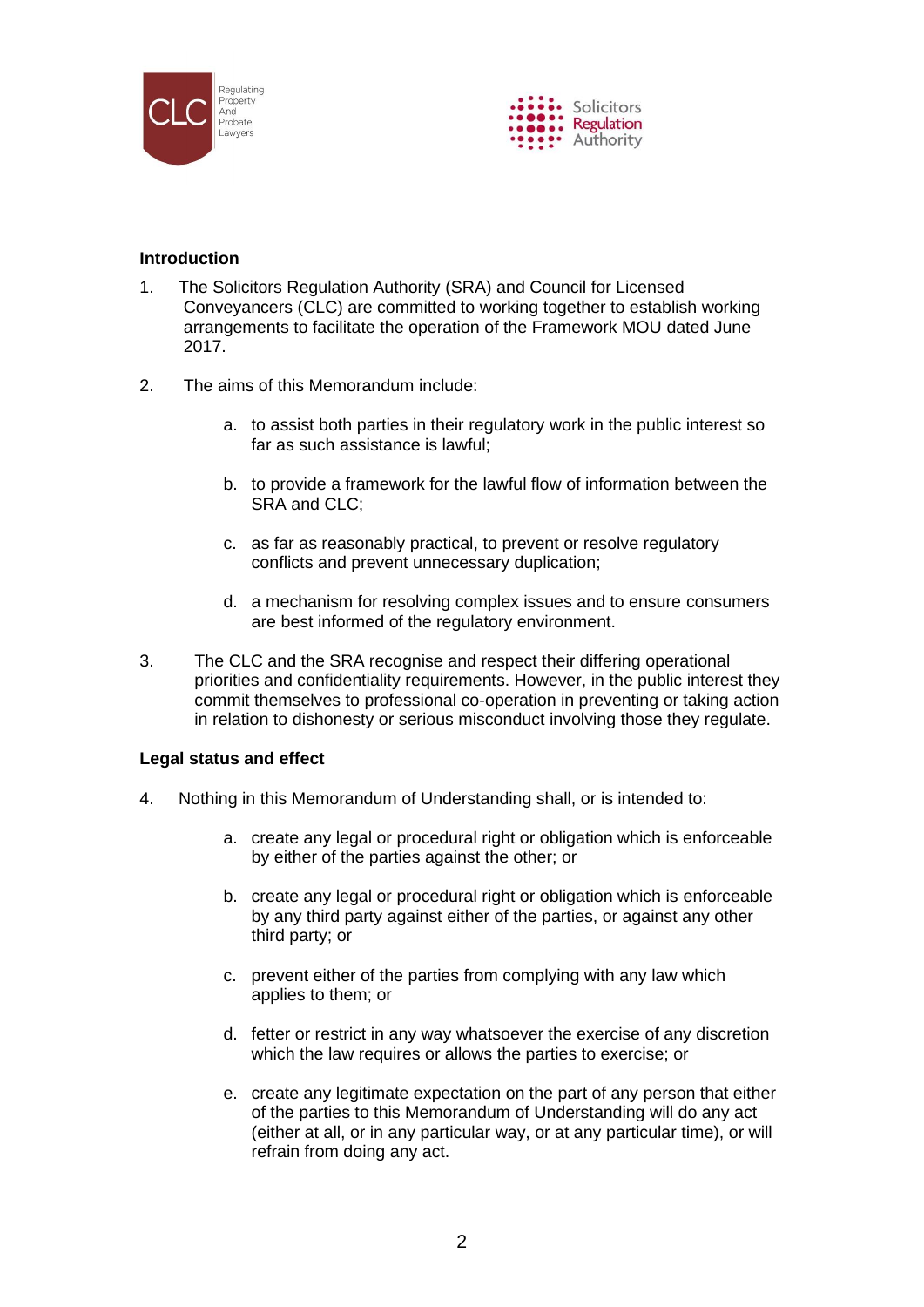



Nevertheless, the parties are genuinely committed to pursuing the aims and purposes of this Memorandum in good faith, and intend to act in accordance with its terms on a voluntary basis.

# **Roles and responsibilities**

- 5. The SRA is the independent regulatory body established by the Law Society for the regulation of legal services by law firms and solicitors in England & Wales. The SRA's powers arise from various statutes and regulations including the Solicitors Act 1974, the Administration of Justice Act 1985, the Courts and Legal Services Act 1990, the Legal Services Act 2007 and the SRA's Handbook:<http://www.sra.org.uk/solicitors/handbook/welcome.page> In some cases, those holding judicial office are also regulated by the SRA.
- 6. The SRA has statutory and rule-based powers to require the production of documents or information, such as section 44B of the Solicitors Act 1974 and section 93 of the Legal Services Act 2007.
- 7. The CLC regulates those qualified to provide conveyancing and probate services, including Alternative Business Structures when licensed by it. Established by the Administration of Justice Act 1985, the CLC is bound by the regulatory objectives of the Legal Services Act 2007.

# **Protecting the financial interests of consumers**

- 8. The parties will co-ordinate their regulatory work to help protect the financial interests of consumers in relation to indemnity and compensation arrangements. It is recognised that:
	- a. absolute protection is not achievable at reasonable cost;
	- b. this is ultimately reflected in the cost of legal services to the public;
	- c. compensation funds provide appropriate mitigation by way of discretionary grants to relieve or mitigate loss or hardship (section 21(2) of the LSA 2007);
	- d. a primary aim of this Memorandum of Understanding is to avoid or mitigate the risk of consumers who are likely to benefit from grants being adversely affected by delay or uncertainty as to which approved regulator will deal with their application.

# **Sharing information and co-ordinated oversight; minimising duplication**

- 9. Where it is lawful and in the public interest to do so, the parties agree to disclose information to the other:
	- a. to enable the assessment of risk to the public such as to: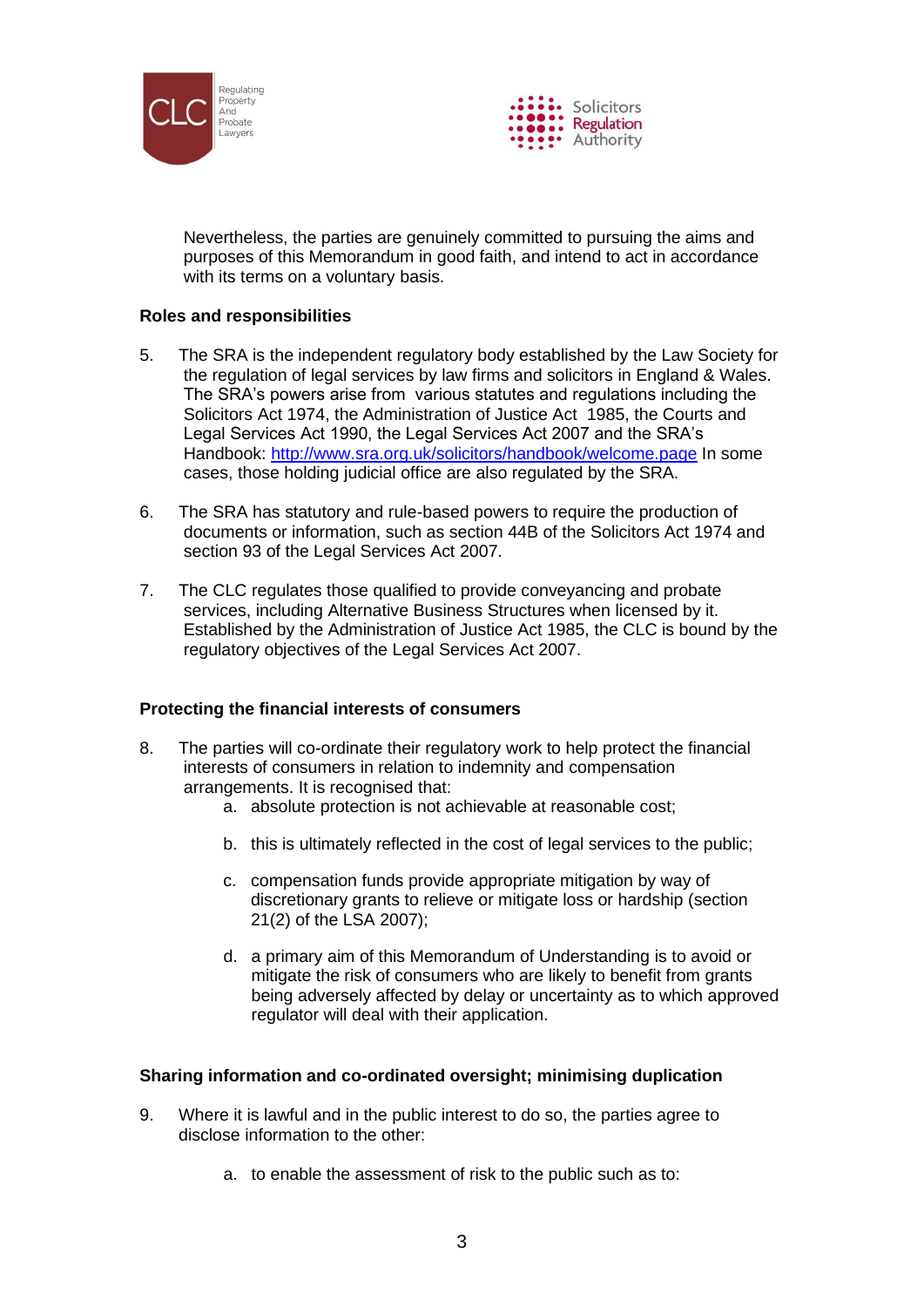



- i. minimise the risk of financial default;
- ii. minimise the risk of fraud or other criminality; and
- iii. identify the risk of financial failure;
- iv. minimise the risk to clients;
- v. ensure clients understand who is dealing with matters;
- vi. resolve regulatory conflicts; and
- vii. minimise duplication;
- b. ensure that alleged criminality, misconduct or other failures are properly investigated and decided upon by the most appropriate regulator;
- c. to ensure that the financial interests of consumers are protected and that, so far as reasonably practicable, the direction of complaints and redress are transparent and that any complications are invisible to the consumer;

provided that the recipient is reasonably considered able to take regulatory or other proper action upon the information.

- 10. Where appropriate the parties will co-ordinate their regulatory work. This may include sharing the context of work by one party in relation to the other, such as potential risks to consumers and outcomes sought. Where a risk of duplication or inconsistency exists each party will work towards a resolution which best protects consumers and the general public, contains costs and ensures consistency.
- 11. In all cases, the recipient of information received from the other party will:
	- a. comply at all times with the UK General Data Protection Regulation (GDPR) and the Data Protection Act 2018 and any relevant codes of conduct or certificates or analogous legislation;
	- b. keep the information secure;
	- c. use the information only for proper purposes, such as regulatory, disciplinary, contractual or other legal investigations or proceedings; and
	- d. liaise or co-operate where appropriate to avoid action that prejudices or may prejudice an investigation by another party or person.
- 12. Proper purposes may also include further lawful disclosure of the information such as to persons under investigation, witnesses, legal advisers, other regulators, professional bodies, prosecuting bodies, and law enforcement agencies including the police, HM Revenue and Customs, the National Crime Agency (or any body that in future carries out the functions of such bodies).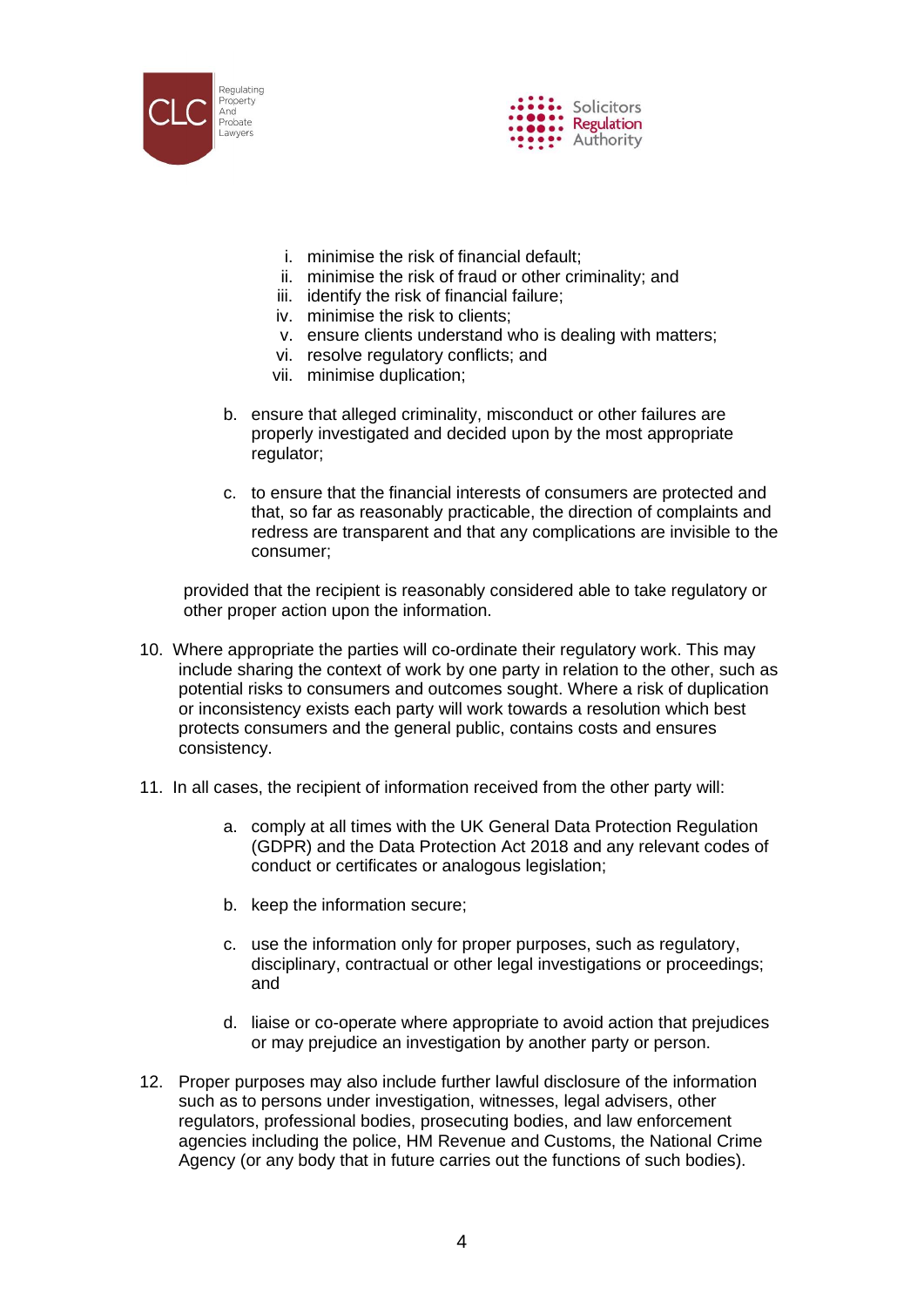



- 13. The parties agree to ensure that disclosures to the other party are lawful.
- 14. The SRA may seek information from the CLC pursuant to section 44BB of the Solicitors Act 1974 or any analogous or replacement power.
- 15. The disclosing party also agrees to notify the recipient of:
	- a. any restrictions on the use to which the information can be put, and
	- b. any restrictions which apply to the onward disclosure of the information, and

in the absence of such notification, the receiving party may assume that there are no such restrictions (in addition to any restrictions that apply as a matter of law).

# **Transparency**

- 16. Each regulator agrees to keep relevant consumers fully informed so as to ensure they understand:
	- a. who regulates relevant individuals and entities;
	- b. the protections afforded in each case, including any limitations of protection;
	- c. to which regulator complaints should be addressed; and
	- d. where redress may be sought.

#### **Practical exchange of information**

- 17. All information to be provided to the SRA should be passed via the nominated Single Point Of Contact (SPOC).
- 18. The SPOCs for CLC are Jason Hinrichsen, Director of Finance and Operations, email JasonH@clc-uk.org, and Claire Richardson, Deputy Director of Authorisations, email ClaireR@clc-uk.org.
- 19. The SPOC for the SRA is Christopher Hall, Manager of the intelligence Unit, email [Christopher.Hall@sra.org.uk](mailto:Christopher.Hall@sra.org.uk) and the General Counsel Team, email SRA General Counsel Group <#srageneralcouncel@sra.org.uk>

#### **Resolution of regulatory conflicts or duplication**

- 20. Where appropriate, the parties agree to co-operate to avoid action that prejudices or may prejudice an investigation or proceedings by the other party or another person and to resolve regulatory conflicts.
- 21. Where lawful to do so the parties agree to disclose information about investigations which may affect the decision of the other in terms of timing or final outcomes.